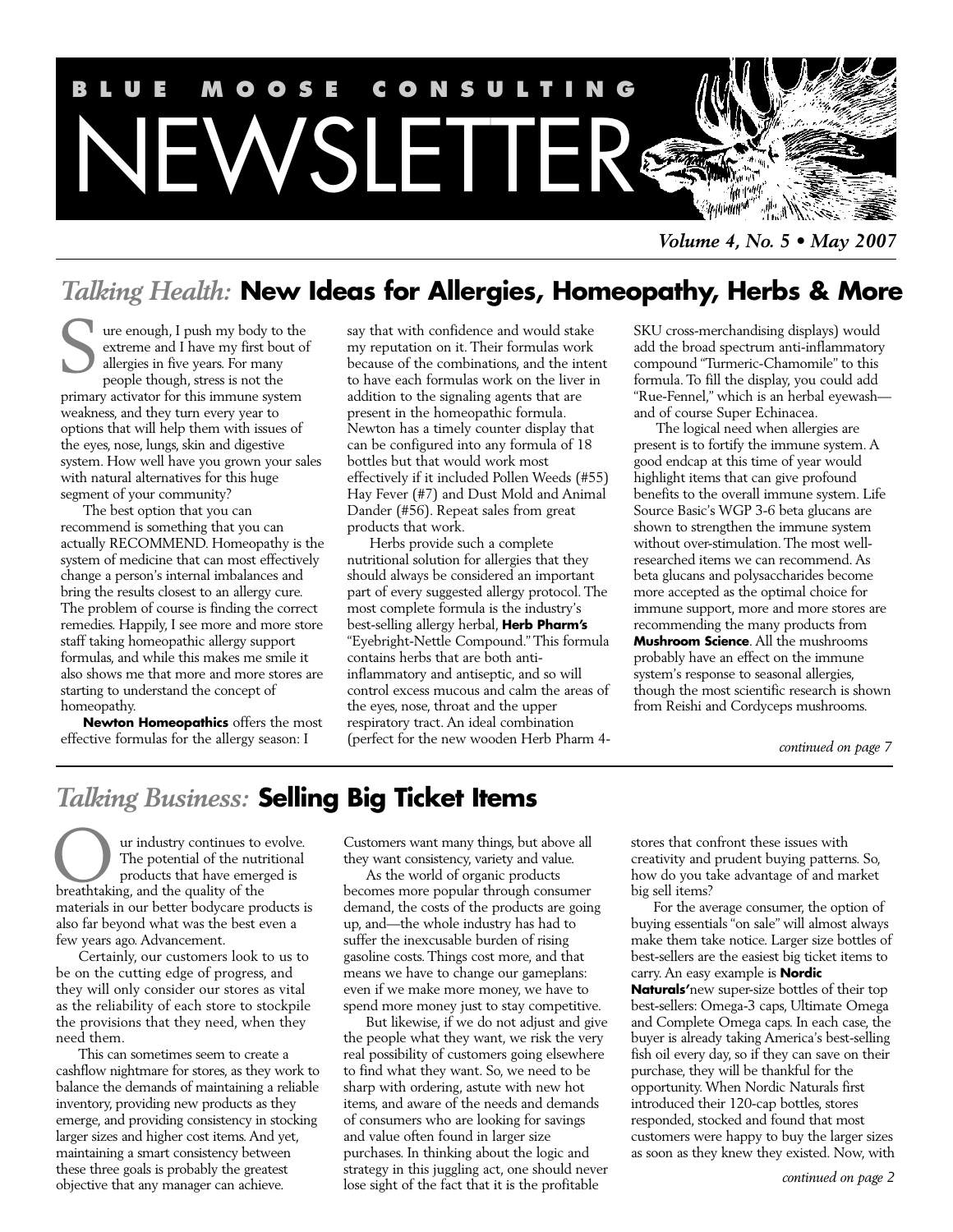# **Selling Big Ticket Items**

*continued from page 1*

the new 180-size bottles, customers who see that they can buy big and save bigger will appreciate the savings even more. For the Omega-3, the savings is \$7.00; for the Ultimate Omega, the savings becomes \$11.00 for the larger size. Since Nordic Naturals controls every level of their manufacturing process, they are also able to provide a product that has a longer shelf-life than the entire field of the competition—so everyone can feel confident that when a person buys Nordic Naturals, they are getting product of the highest caliber and value.

If stores compare sales and merchandising placement, buying Nordic Naturals will consistently prove to be one of the safest investments they can make. As Nordic expands their product selection, and fish oil Omega-3s continue to receive universal approval, increasing the space and inventory for these world-class products is one of the smartest moves any store can make.With fish oils, the issue is not a varied selection of manufacturers, but a consistency of both a top-quality product and a confident message about these critical nutrition products. Two full shelves of Nordic Naturals products is one of the best ways that you can prove to your clientele that you understand the issues surrounding fish oil nutrition.

Sometimes, larger sizes aren't entirely about savings—yet stocking larger size bottles can prove profitable. Two examples are the **Herb Pharm** 4-oz. extracts, and the 8-oz bottles of **Sovereign Silver**, where customers are just appreciative to be able to purchase their essentials in larger sizes. Stores that carry the biggest sizes of these products always see their sales increase.With Herb Pharm, stocking the 4 oz sizes of the top three to six best-sellers make people aware that larger sizes are available, and nothing looks cooler in a person's cabinet than those impressive 4-oz. Herb Pharm extract bottles.

## **ADVERTISING TO HELP YOU SELL**

**Olbas:** Utne Reader, Natural Home, Herbs for Health, Mother Earth News Herb Companion

**Life Source Basics:** Spokesman Dave Foreman mentions Life Source Basics regularly on his new daily satellite radio show, "The Herbal Pharmacist", weekdays at noon, Sirius channel 114

**Essential Formulas:** Ann Louise Gittleman on The Deborah Ray show—Healthy Talk Radio www.healthytalkradio.com Monday May 14 from 10:30-11:00 AM Eastern. She will discuss the role of probiotics in a multitude of health issues, with the primary focus on Dr. Ohhira's Probiotics 12 PLUS and Essential Formulas.

**Sovereign Silver:** Healthy Living Magazine Article on "Silver for all kinds of Bug Bites"

### **Himalaya USA: Better Nutrition**

**Nordic Naturals:** Alternative Medicine, Healing Lifestyles and Spas, Mothering, Natural Health, On Fitness, Taste for Life, Total Health

Showcasing products is the best way to encourage the consumer to stop, look, think and understand the merit of a larger bottle purchase. Big bottles should not get lost on the shelf, but they actually can: additional bright shelf-talkers that shout "extra savings' will often take a good idea and make it a great seller.

Some products are expensive because they have to be. Today's quality antioxidants and immune system modulators often carry a high price tag. We all know that some companies try to capture market share by offering lower priced options, but we also implicitly know that most of these companies are buying second-rate raw materials.

How to educate consumers on the greater value of quality products from quality manufacturers in a marketplace saturated with lower grade products that provide less value?

The bottom line is that you work hard every day to gain customer trust, and that this virtue is your capital to use. It is wiser to offer the industry's best, and to explain that quality matters—than to get into the descending game of cheaper and cheaper products.

The conversation should always start with the principled assumption that people

## **ANOTHER REASON TO JOIN THE NATURAL PRODUCTS ASSOCIATION**

Association to Comment on FDA Guidance…The association has recently heard from members concerned about a draft "guidance" document from the Food and Drug Administration (FDA) on complementary and alternative medicine (CAM) that some are claiming will, among other things, classify all dietary supplements as drugs and curtail certain practices. As we stated in the April 16 edition of The Supplement, this is untrue. While the Natural Products Association recognizes that the guidance document itself does not affect the practices or products used in CAM, it does represent the FDA's viewpoints about CAM, and in that regard, it could be clearer. The association intends to file formal comments by the new submission deadline, May 29, 2007. Meanwhile, to assist members and others who have questions about the guidance, a new area is being created on the Natural Products Association's Web site at **www.naturalproductsassoc.org/CAMguidance.**

who want to keep their health, and restore it when imbalances/diseases occur, will agree with you that quality matters, and will want to spend hard-earned money on the best products.

Some antioxidant products have gotten exorbitantly expensive. Pycnogenol ® is a fantastic nutrient that does so much more than grape skin extract, and both have risen in price in the past few years. **Bluebonnet Nutrition** offers a great price on this wellresearched product, and it is something every store should offer. How to market and warehouse such an expensive supplement? Stores that ignore the value that these higher-priced products represent, and bury the products or let them languish are destined to experience some dissatisfaction when the product remains unsold months after purchase. Look at how you represent your CoQ10 section—important and expensive—and treat every costly product with the same concern. Bluebonnet has a very unique product, a combination Vcap containing IP 6 with AHCC. This product combines two complementary nutrients that many professionals recommend for cancer and immuno-compromised situations. It is expensive. But stores that know the value of these nutrients, and can smoothly communicate their potential, are doing brisk sales with nice profit. Bluebonnet's CholesteRice® has become the best-selling red yeast rice product in many stores.Why? Because if you took all the ingredients in this formula—policosanol, red yeast rice, CoQ10, plant sterols and pantethine—and bought them separately (and they all perform complementary functions for cholesterol health), you would pay a much higher price. As stores understand the value of this product, they will point out the differences and sell a better product that, in this case, can only be bought in health food stores where Bluebonnet is sold!

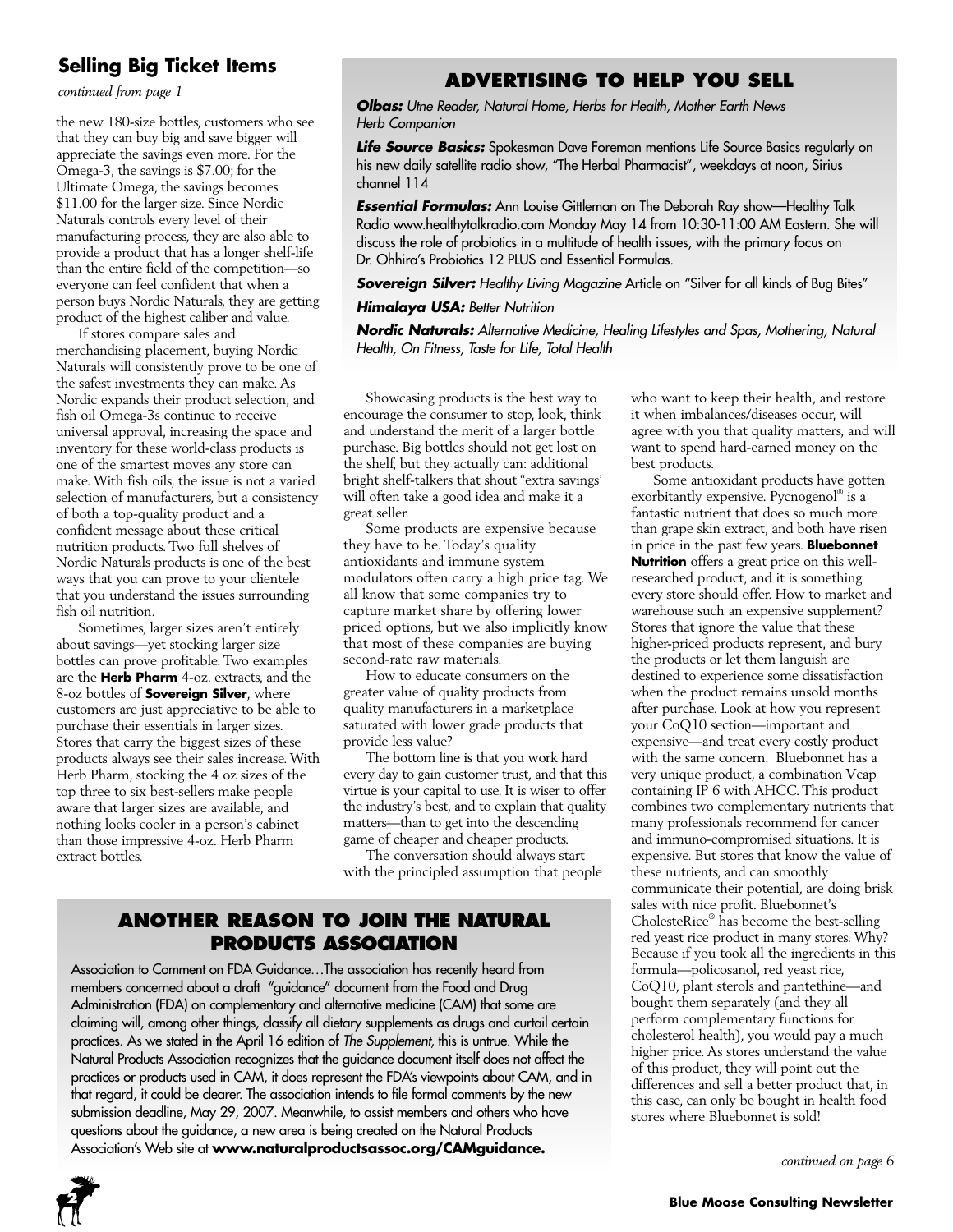

## **Cleansing & Purifying May Promotion—25% OFF**

**Pau d'Arco extract & glycerite**—supports healthy functioning of the immune system and is a good blood and lymph purifier\*

**Red Clover-Stillingia compound**—cleanses and detoxifies blood, lymph and glands\*

**Dandelion liquid extract & glycerite**—supports healthy function and cleansing of the liver & kidneys.\*

Promo prices apply to 1 oz. and 4 oz. bottles

All herbs in these extracts are either Certified organically Grown or Custom Wildcrafted™ in their natural wild habitat.

\*these statements have not been evaluated by the FDA

## Ask for details of our new, exciting **Women's & Men's Health Seasonal Promotion**:

a great way to increase business, sales and profit. Sign up today!

Not represented by BMC in NJ



**NORDIC NATURALS** 

# **Women's Health Promotion 15% OFF**

Omega Woman

[01780]

Complete Omega 60 ct. [01770]

Complete Omega 120 ct. [02770]

DHA Formula 90 ct. [01743]

NEW Prenatal DHA 90 ct. [01741] New!!

Offer good through May 23

Not represented by BMC in NJ and parts of PA Not represented by BMC in NC, WV Not represented by BMC in NC, WV





**New Counter Displays** Counters are only a quantity of 15-each at 18% discount, while the floor displays are still 48-each at a **20% DISCOUNT**

**New Displays:** Ubiquinol 50 mg 60 ct Cholesterice 60 ct

Bluebonnet brings innovation to many formulas through the innovation of their complexes, making them completely unique!

GliSODin—More products with GliSODin vegetarian S.O.D. added to them than any company on the market, including their multi's, antioxidant complexes, Whey of Life protein powders, and SOD 100 and SOD 250 mg Vcaps.

Lanolin Vitamin D—more products with a non-fish, lanolin-based cholecalciferol Vitamin D than any other company on the market, including their multi's, antioxidant complexes, calciums, multiminerals, and liquid Cal-Mag citrates.

GliSODin vegetarian S.O.D. reduced the severity of redness associated with sunburn by almost 10 per cent, researchers from France have reported in a new study published in the European Journal of Dermatology. Here is a nutrient that may stop sunburn from within…

"Experts Say Reassess Vitamin D Levels…Experts from universities, research institutes and university hospitals around the world assessed evidence from research and concluded that the public health is best served by a recommendation of higher daily intakes of vitamin D. A recent review of the science resulted in a recommendation that the tolerable upper intake level for oral vitamin D3 should be increased five-fold, from the current tolerable upper intake level of 2000 International Units to 10,000 International Units. (The American Journal of Clinical Nutrition; March 2007, volume 85, number 3, pages 649-650)"

# NEWTON homeopathics

Always safe, always effective.

## **May Promotion 20% OFF**

• Bladder Irritation (N10) • Hay Fever (N7) • Lymph Assist ((N79) • Poison Ivy (N28) • Stress Relief (N66)

**20% OFF Newton for PETS** • Skin Relief (P15)

### **20% OFF Newton "Nothing But Natural" for KIDS** • Allergies (F07)

Cannot be combined with any other discounts

GET CERTIFIED IN HOMEOPATHY BY THE AMERICAN ACADEMY OF CLINICAL HOMEOPATHY!

Sign up for Newton's 1-day seminar, June 7 in Charlotte NC! And/or August 2 in Philadelphia, PA. Ask your BMC rep for details

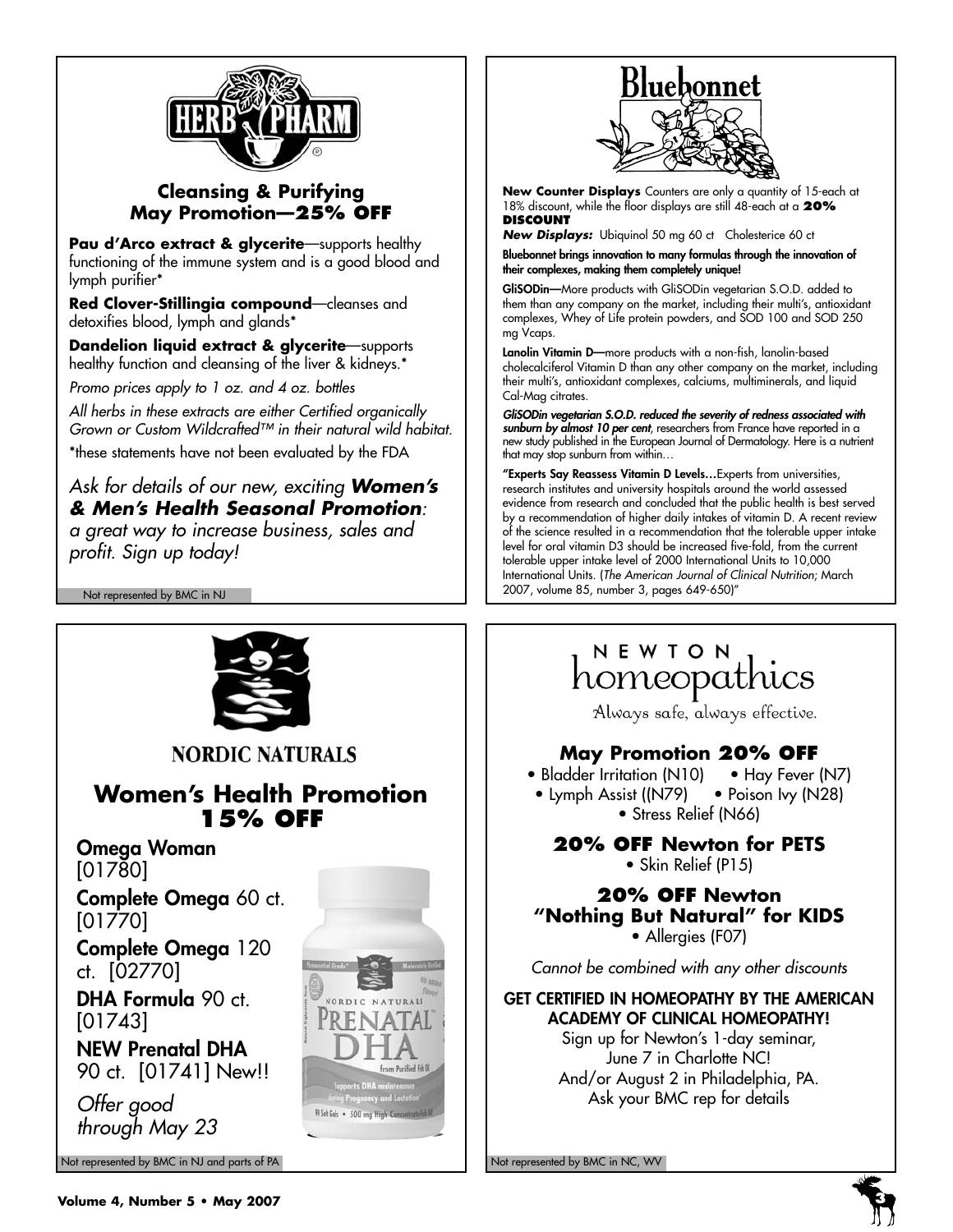

The Essence of Well-Being®

## **Featured Products** Facial Massage Oils

These specially designed Facial Massage Oils use precious flower Essential Oils and pure plant oils selected especially for facial skin. They will regenerate, soothe, deeply moisturize, and nourish skin with the comforting aroma from each of the precious Essential Oils.

Chamomile Facial Massage Oil 1 oz [76FMC]

Neroli Facial massage Oil 1 oz [76FMN]

Rose Facial Massage Oil 1 oz [75FMR]

Ingredients: Apricot Kernal Oil, Rosehip Seed Oil, Evening Primrose, Vitamin E PLUS each different Essential Oil. Generous 80 ml size for approximately 13 treatments.

All natural. No synthetics.



**Sovereign Silver's Bio-Active™ Silver Hydrosol makes all colloidal silver obsolete**

**15% OFF LINE-EXTENSION order**

### **20% OFF NEW STORE OPENING order**

Bio-Activated™ for 34x greater potency…and immune-supporting power!!

Through the use of modern sub-nanotechnology, Sovereign Silver has developed an exclusive Bio-Activation™ process that dramatically reduces particle size while incressing the immunesupporting benefits of Sovereign Silver at least 34X over other silvers.<sup>\*</sup>

\*3rd-party in vitro USP—51 tests comparing other brands.

Not represented by BMC in NC, SC, NJ, eastern PA



Ancient Sun Nutrition, Inc. *Innovative Whole Food Nutrition Solutions*

#### **Crystal Manna™**

Wild, Organic Blue-Green Algae for energy, immune support, detoxification and superfood nutrition. **Bestseller:** 120 count **Crystal Manna™ Capsules**, 50 gram **Crystal Manna™ Flakes**

#### **Blue Manna™**

Wild, Organic Blue-Green Algae Extract for brain and emotional support, bone and joint support; anti-inflammatory. **Bestseller:** 60 count **Blue Manna™ Capsules** 50 gram **Blue Manna™ Powder**

#### **Digestive Enzymes Plus**

emotional support, A broad-spectrum, proprietary blend of 17 enzymes plus Blue Green Algae, Anise & Ginger. Promotes Digestion and assimilation.

**Digestive Enzyme Plus 180 count vegetarian Capsules**

# WILDBAR

Raw, Organic,Vegan, Gluten-free, Low Glycemic nutritional superfood bar with Raw Cacao, Blue Green Algae, Macadamia Nuts, Agave Nectar and other power food ingredients. Promotes sustained energy, well-being, immune support, detoxification; high in fiber and antioxidants

**Flavors: Mountain Mint Mayan Spice**

**Available NOW through Blue Moose Consulting! Call for samples: 877-429-0509 Visit us online at** www.ancientsuninc.com





# **May Promotion**

**15% OFF Invoice Line Drive on Surya Brasil Cream Haircolor line;**

## **15% OFF Invoice Line Drive on Surya Brasil Henna Powder Haircolor**

Offer good through May 18

All five color fixation products are now available from Select Nutrition from May 1 (check catalogue for availability)

Not represented by BMC in NC, SC



#### **The world's most complete and unique probiotics from Essential Formulas**

Good health prevails when friendly bacteria in the GI tract are properly colonized. The goal is an appropriate balance between good and bad bacteria, which can only be accomplished by a reconditioning of the Ph of the colon. It is not enough to just consume good bacteria, as they must be able to colonize in the gut to perform their many functions.

Dr Ohhira's Probiotics 12 also provides naturally-occurring bacteriocins and hydrogen peroxide in the fermentation process, and these nutrients are essential if the intent is to kill and eliminate pathogenic invaders.

vegan, plant-based fermented probiotics, soaps, body lotions for health



Finest Quality Hair, Body and Skincare Accessories

# **Babies Love Hair Doc**

Put something irresistible in your children's natural product section. Hair Doc's children's bath products are really fun toys.100% cotton, the Infant to Toddler animal wash clothes are the best way to have fun on the tub while getting the kids clean.

Great sellers, available only from Hair Doc!!

Not represented by BMC in NC, NJ, PA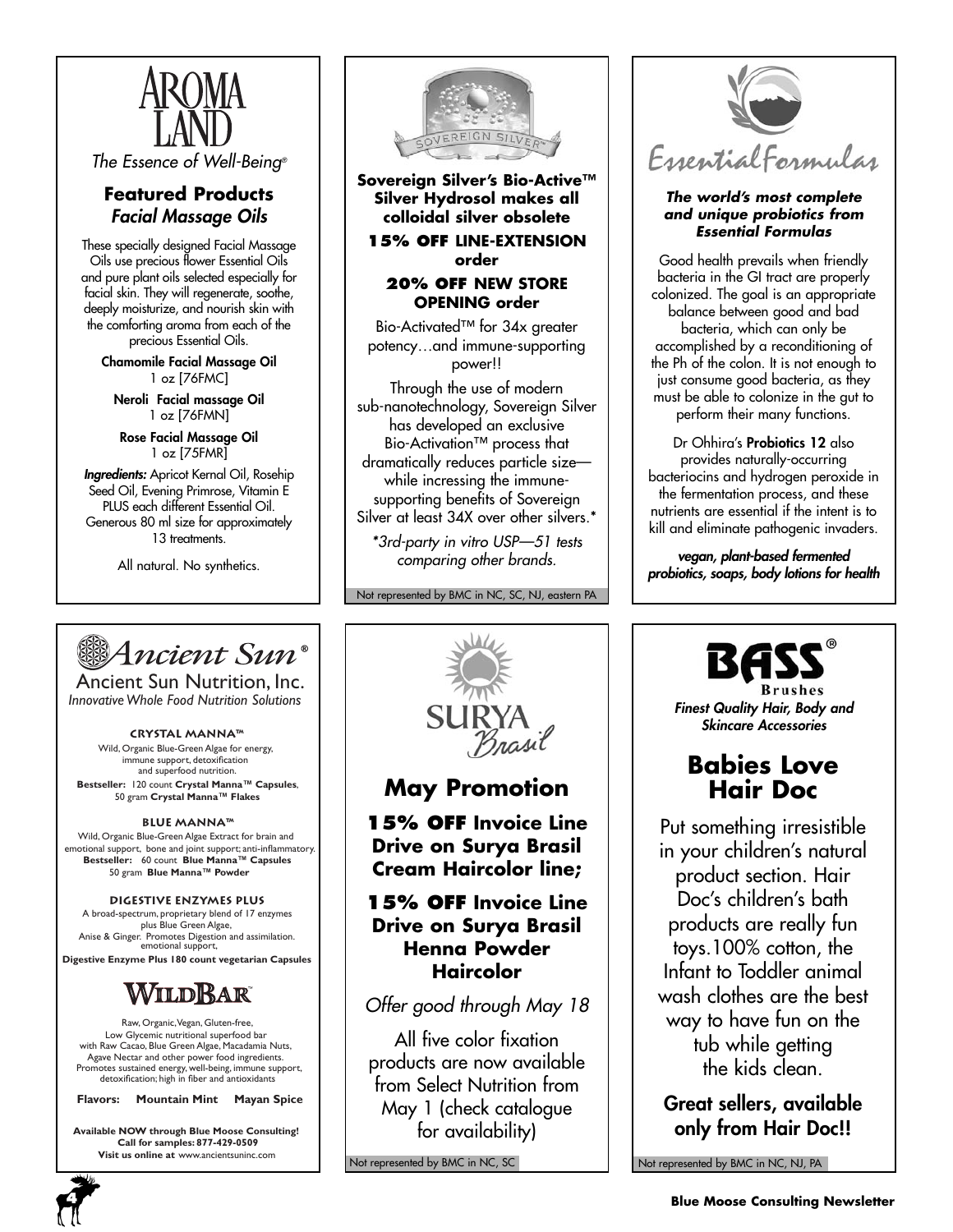

# **MAY PROMOTION EXCITING!!! LINE DRIVE!**

|              | <b>Discounts Formulas Herbs</b> | Pure |
|--------------|---------------------------------|------|
| Buy $15 \ge$ | 7%                              | 3%   |
| Buy $25 >$   | 15%                             | 5%   |
| Buy $50 >$   | 25%                             | 10%  |

Deeper discounts available, ask your BMC rep for details

#### Not represented by BMC in PA, NJ



### **Beta Glucans** the preeminent natural immune system supplement

**Life Source Basics**—holding America's patents for beta glucan manufacture, and mechanism of action.

**WGP 3-6**—Life Source Basics is the best natural product to support your immune system. It contains WGP 3-6, a patented compound derived from the cell wall of baker's yeast. Backed by numerous independent studies at leading universities and medical centers, Life Source Basics activates key immune cells to more quickly identify and fight foreign challenges. And it's gentle and safe to take every day.

**15% OFF orders over \$200 (before discount)**



**Health Education**  $\div$  **Health Products**  $\div$  **Aloe Vera** 

**Get Ready for Summer! Leg Gel Promo Extended Through May! 20% DISCOUNT** on the Leg Gel Display, includes 12 bottle display, plus literature.

This roll-on aloe Vein Support Formula includes Horse Chestnut, Arnica, Gotu Kola, and Vitamins C, E, & K..

60-Days to More Beautiful Legs! Rid the legs of those unsightly red spider veins guaranteed!

#### **Aloe Vera King of Herbal Bitters:** Turns on digestive juices and speeds the body's ability to heal on the inside with colitis, ulcers, heartburn, reflux and sour stomach.

Testimony: A woman getting chemo developed nausea and began drinking the Cherry Berry Whole Leaf Juice Concentrate 1 oz before each meal. She not only had her stomach return to normal her blood count built back to normal values in just 6 weeks. There is a big difference in Aloe products.

Make sure your store carries the best! www.aloelife.com • 800-414-ALOE

# **MushroomScience**®

# **Volume Incentive Sale**

Promote, advertise and create a vibrant market for America's best mushroom extracts

## **May open stock sale**

**Buy 16 bottles – 20% OFF**

**Buy 30 bottes – 25% OFF**

### **Buy 50 bottles – 30% OFF**

Mushroom Science is the only company in North America offering their customers research quality PSK (VPS) and PSP, and has been acting as a consultant for the recently funded \$1,000,000.00 study on these extracts.

Coriolus, Reishi, Maitake, Chaga, Agaricus blazei, Cordyceps, and Immune Builder complex, and Anti-Fatigue liquid spray.

# **HAMPSTEAD TEA** LONDON

## **Distinctive Organic, Biodynamic and Fairtrade Teas**

Created by London's finest tea tasters, Hampstead Teas taste perceptibly different because we use only the finest pure teas and herbs, drawing their natural flavors out in subtle, sophisticated combinations. Our single estate teas are grown at Makaibari, a 125-year old heritage estate in Darjeeling, India that has been designated a "Gift of the Earth" by the World Wildlife Foundation.

**All of our teas are certified Demeter Biodynamic**—the highest standard for sustainable agriculture. Often called "organic plus", it utilizes holistic, proactive techniques such as integrating plant and animal lives and using rigorous composting systems. It is an intrinsically harmonious, entirely selfsustainable method.

Our award-winning range includes classic black teas such as English Breakfast, Earl Grey and Darjeeling, delicious green teas such as Ginger Green and Mint Green, and a selection of six jewel bright herbal infusions. No artificial flavors, sweeteners or inputs are ever used in any of our products.

# **PERFECT® ORGANICS Nourishing, Organic**

# **Lip and Cheek Shimmers**

Luxurious, Healthy, Moisturizing

- Glow for Lips and Cheeks • Organic Treatment with Natural Color
- Certified by GOCA
- Vegan
- Sleek Eco-friendly Metal **Container**
- Reclaimed Wood Display

The Perfect Organics certified organic, vegan Lip & Cheek Shimmers are now one of the lines' best-sellers. Keeping with the "multi-use" philosophy…these lip and cheek shimmers are a lip balm, moisturizer and glossy lip and cheek color all in one!

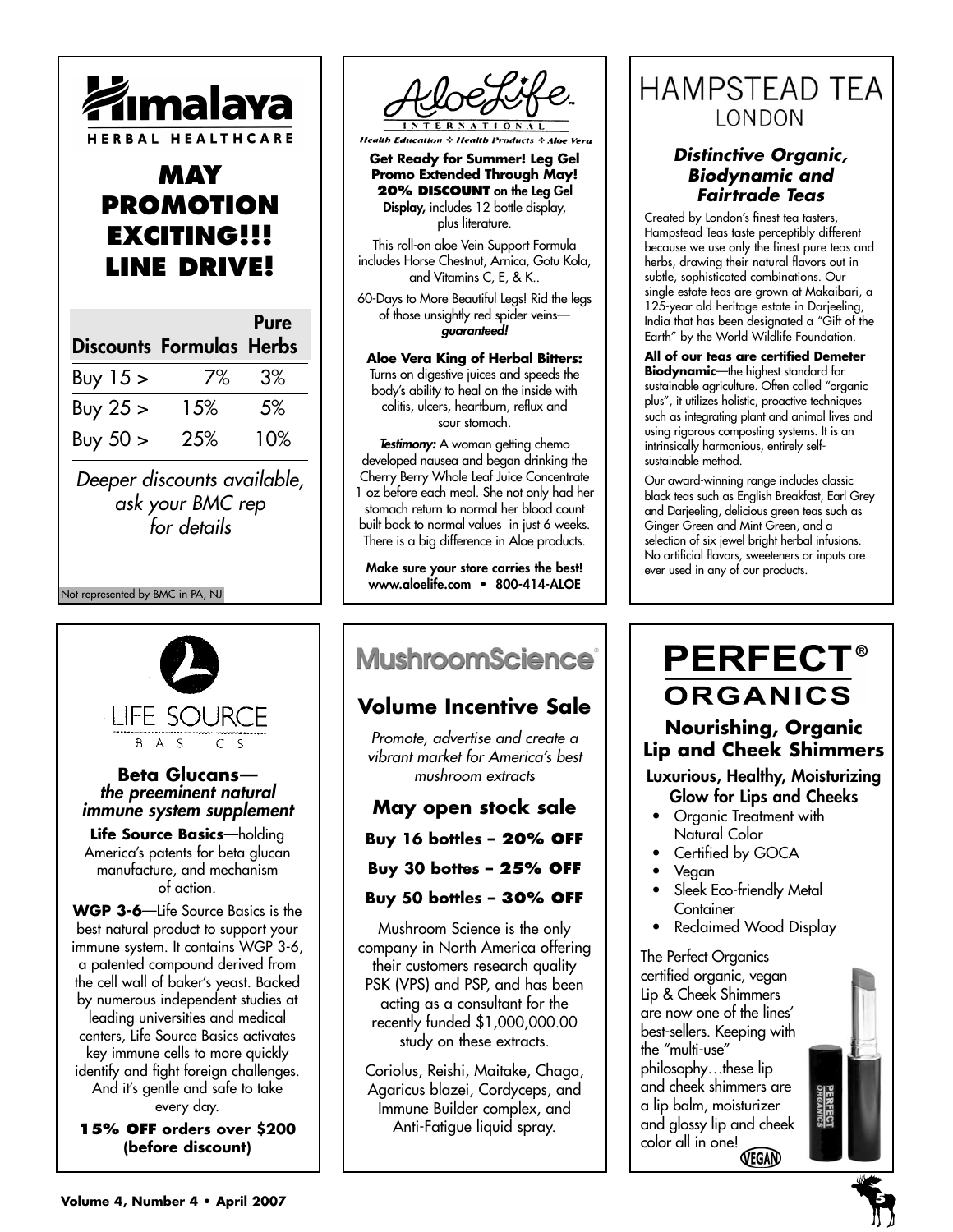## **Selling Big Ticket Items**

*continued from page 2*

The same with **Nordic Naturals**' Heart Synergy, Eye Synergy and new Blood Sugar Synergy. The expensive price tag of these products is easily explained when you tabulate the costs of all the nutrients provided, with the fish oil that has made Nordic Naturals famous. These products are clearly cost-saving to the consumer. The goal is to highlight their benefits as complete formulas, so that the consumer will understand the products'value.

A great example of a high-ticket item worthy of investment is the "Immune Builder" mushroom complex. Only **Mushroom Science** guarantees the percapsule dosage of the important nutrients polysaccharides and beta glucans. This formula contains it all: Agaricus blazei, Cordyceps sinensis, Coriolus versicolor, Reishi (Ganoderma lucidum), Shitake (Lentinula edodes), and Maitake (Grifola frondosa). Ounce for ounce, this product has some of the best manufacturing guarantees of any in our industry. Stores that carry it now believe in its merits and therefore will direct people towards it.Yet, how do you get the product understood and into the hands of the many people who need it?

How do we get people to understand that **Bluebonnet's** new Ubiquinol CoQ10

## OLBAS **Allergy Season Kick-Off 10% OFF!!! Lin12 – Olbas Inhalers** 12 in counter display \$32.08 or **Lins12- Olbas Inhalers** 12-on-a-clip strip \$32.08 OR **Item Number: Lin-sport-12**  \$35.64 Your Price: **10% OFF** \$32.08 Olbas® POWER Inhaler, Sports Package, Tray of 12 No Minimum for this promo: (\$50. min is usual) FREE SHIPPING!

Natural Olbas Vapors provide a cool, peppermint-menthol sensation that helps athletes and "weekend warriors" maximize their performance potential! These fastacting vapors provide an immediate feeling of increased airflow to the sinuses and lungs.

Cross-merchandise in the sports nutrition section for added summertime sales

may be a bit more expensive than the ubiquinone form of this nutrient, when we have spent decades making the price of ubiquinone affordable? In this case, the answer is clear: dramatically increased absorption.

Customers should not be denied these products because you are afraid of the price tag. People with immune issues want to know about the best, they don't want to have to search in the corners for the products and they want to learn the benefits in clear concise language.

Organic bodycare products are easier for everyone to understand, but people do not fully understand the current cost differences in a bottle full of organic products in comparison to the standard fare that saturates today's marketplace. It is exciting to promote product lines filled with organic ingredients like **Perfect Organics** line of moisturizers, washes and scrubs. Their new organic, vegan lip & cheek shimmers are probably the best selling new bodycare products Blue Moose Consulting has ever presented. The concept of a lip moisturizer that also functions as a lip shimmer was innovative when Perfect Organics introduced it (Neutrogena is now creating similar, non-organic products), and the market is responding with vigor. Let the consumer decide if they want a \$3.95 lip color that smells bad and has shady ingredients or if they want to beautify with



Not represented by BMC in PA, NJ

elegant, healthy ingredients and a company philosophy that represents the new world we want to create.

Finally, when you listen to the responses from people who have tried and adore **Surya Brasil's** line of rainforest shampoos (*Amazonia Preciosa*), you realize that these products produce a salon-quality never seen in our stores before. Here is the opportunity to capture a new market. Surya merchandised near **Hair Doc** brushes—you can make this section as attractive as any found in the high-end beauty supply stores that are sprouting all over the country.

The markets are changing. The argument that people don't want high-cost alternatives and that "my customers always shop price" is no longer valid, and stores that do not adjust may have to suffer the consequences. From larger size bottles of best-sellers, to critical new nutrients for serious health conditions; from well-formulated blends that offer price savings in the final cost, to organic and salon-quality products that are the future of bodycare—stores need to look at their big ticket items and make sure they are properly displayed and marketed, understood by staff and made the integral part of your everyday education. Higher profit per sale can almost certainly mean more business and more profit for your store—but only if you capitalize on the opportunity that this new class of higherend products offers. ❂



### **May Specials 15% OFF Direct Orders of Herpa Rescue Spray**

This product is a MUST for every product that wants to offer the best in natural alternatives.

HERPA RESCUE™ may be able to help you side step your next breakout when you apply the natural herbal and aromatherapy formula to the areas when you first feel the tingle or sense that you are in Prodrome.

- Fast Effects!
- Ease outbreaks
- Soothe itchy, tender, painful recurrences
- Satisfaction Guaranteed!

Contains only pure ingredients including organic apple cider vinegar, vegetable glycerin, Olive leaf, antiviral Creosote leaf, Calendula, nutrient-rich Dulse, and Bloodroot extracts, pure antiseptic essential oils chosen from reputable folklore to be antiviral and antiseptic.

CERTIFIED (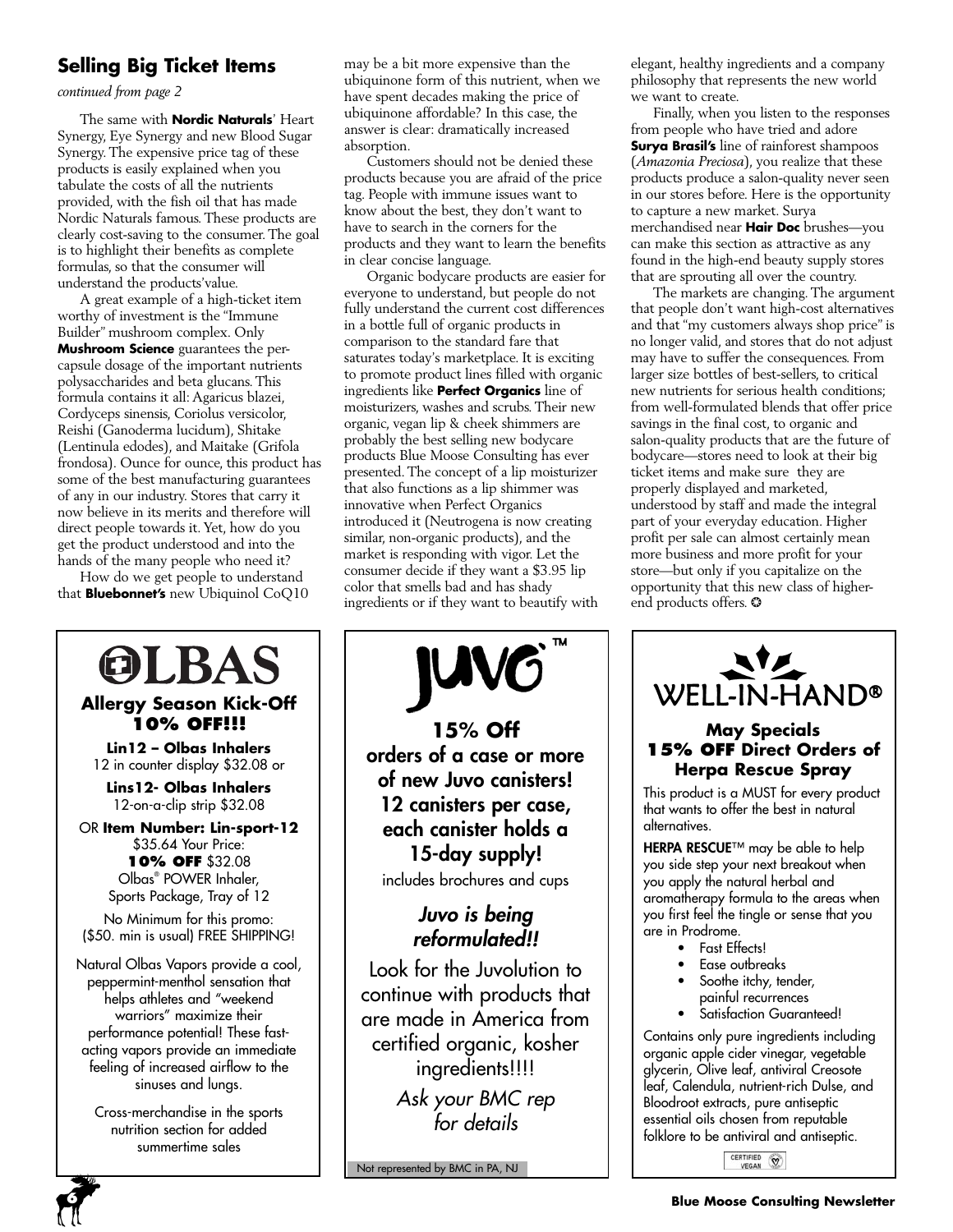## **New Ideas for Allergies, Homeopathy, Herbs & More**

*continued from page 1*

As the "Rue-Fennel Compound" from Herb Pharm is a great eye wash, the silver hydrosol from **Sovereign Silver** should be considered an essential for anyone experiencing nasal and sinus congestion, infection, or irritation.While silver is a rising star for cold/flu season, its application in allergy season is important and effective. Sovereign Silver's vertical spray bottle will outperform conventional nasal sprays – and has many added benefits for tissue cleansing and healing. Market these two products together as natural allergy relief!

One forgotten foundational support for allergy season is a quality probiotics. Since Dr. Ohhira's Probiotics 12 (from **Essential Formulas**) has the only published gut adhesion study in the world, it is particularly effective when a person wants short-term relief from their immune imbalances. Probiotics obviously have a profound effect on immune health, and that which colonizes fastest and best should be the primary recommendation.

One should never forget the benefits of vitamin C and quercetin for allergies. Bluebonnet Nutrition's Super Quercetin™ contains a therapeutic amount of quercetin (1000 mg per 2 Vcaps) with bromelain , bioflavonoids, rose hips, acerola, rutin, and hesperidin.This is an essential for every allergy complaint!

RUE<br>FENNEL There are many beneficial COMPOUND anti-allergy items in your store which are often forgotten in the simplicity of thought for "causeand-effect" that we employ in discussing health options. **REAL DIETARY SUPPL**<br>1 Fluid Ounce 129.6 m Examples: elderberry is great at this time of year as well (antiinflammatory, anti-viral, high antioxidant, great for dieting and water elimination); digestive enzymes (wellaccepted now for breaking down metabolic waste when taken between meals); whole leaf aloe vera (superb and underrated for its effect

ERBAL EXT

**HERRY** 

 $re 129.6$ 

## **"WE ARE HEALTH FOOD PEOPLE" Bill Betz Jr. and Ron Betz Owners, Penn Herb Company**



Bill Betz Jr. and his brother Ron are the owners of Penn Herb Company, Ltd., "Pennsylvania's Largest Medicinal Herb House." Penn Herb was founded in 1924 by Dr. Konstanty Kalkosinski, a respected Naturopath who grew and formulated his own herbs according to the needs of his patients. In 1962, the Betz family became involved in the

business, and they continue to make available the herbal formulations of Dr. Kalkosinski. Today they carry over 7000 time-tested natural remedies, including over 400 encapsulated and cut herbs and spices that benefit a wide variety of common complaints, including stress, menopause, colds, allergies and more.

The company is also the United States Importer for **Olbas Herbal Remedies from Switzerland**, an all-natural line of remedies for everything from aches and pains to cold, flu and allergies. The Betz family started selling Olbas in the 1960's in their retail store at 2nd and Spring Garden Streets in the historic Northern Liberties section of Philadelphia. Since those early beginnings, Olbas has become a popular remedy not only here in the United States, but also worldwide—being sold in over 20 countries around the globe. **Olbas Oil is the Number 1 nasal decongestant** in England—even more popular than Vicks. For more information on Olbas, check out www.Olbas.com.

At Penn Herb headquarters, the brothers direct daily operations on multiple levels, including the purchasing of herbs and remedies from sources worldwide, and the oversight of their modern herb processing facility in northeast Philadelphia, which utilizes the latest cutting, sifting, packaging, bottling and encapsulation equipment. They also carefully oversee quality control and the technical aspects of the business, while continually discovering new remedies to benefit their many satisfied customers.

The Penn Herb retail herb store is still at 2nd and Spring Garden Streets in Philadelphia. Their website is **www.PennHerb.com**.



on histamine response); omega-3s (those splendid antiinflammatories); and liver support compounds.

If building an allergy support center, **Aloe Life's** Detox formula and their Daily Greens should be in the mix, as well as **Himalaya USA's** dependable LiverCare® . Too often we forget about the irritation that occurs with dermal allergies at this time. Herb Pharm's Healthy Liver Compound™ is an excellent one-two recommendation with their versatile Dermal Health Compound™ (burdock, nettle sarsaparilla, yellow dock, spilanthes, ginger).

Allergies are a response.An announcement that the immune system is off kilter.This is the time for education and overhaul. For every allergy complaint, there is a change to make the whole body system better—if you merchandise, advertise, educate and explain with clarity and confidence. May is Asthma and Allergy Awareness Month (get free consumer literature from **www.aafa.org** though it will be your store that gives the best consumer education). Let's help people learn to enjoy the joys of Spring and Summer more and more with our promotion of the products that help. ❂

## **SPECIAL ACKNOWLEDGEMENTS**

It should be noted that two companies, **Herb Pharm** and **Himalaya USA** sent products to the Blacksburg, VA area as a message of hope and support for the students and citizens of the area affected by the recent school shootings. I am proud and thankful for both companies for their consideration!